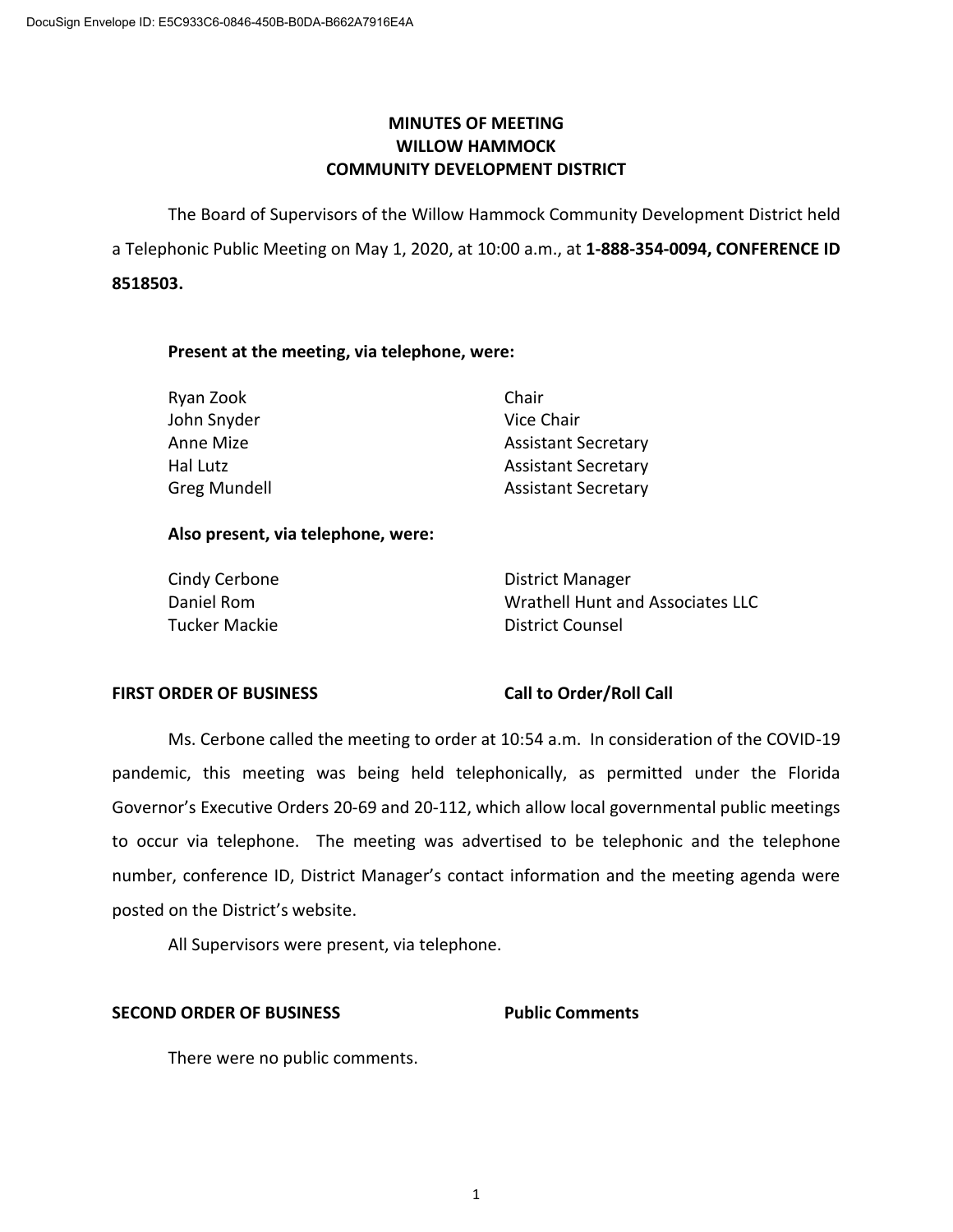**THIRD ORDER OF BUSINESS Consideration of Resolution 2020-08, Approving Proposed Budgets for Fiscal Year 2020/2021 and Setting a Public Hearing Thereon Pursuant to Florida Law; Addressing Transmittal, Posting and Publication Requirements; Addressing Severability; and Providing an Effective Date**

Ms. Cerbone presented Resolution 2020-08 and reviewed the proposed Fiscal Year 2021

budget highlighting line item increases, decreases and adjustments, compared to the Fiscal Year

2020 budget, and explained the reasons for any adjustments.

**On MOTION by Mr. Zook and seconded by Ms. Mize, with all in favor, Resolution 2020-08, Approving Proposed Budgets for Fiscal Year 2020/2021 and Setting a Public Hearing Thereon Pursuant to Florida Law for August 7, 2020 at 10:00 a.m., at the offices of ZNS Engineering, 201 5th Avenue, Dr. E., Bradenton, Florida 34208; Addressing Transmittal, Posting and Publication Requirements; Addressing Severability; and Providing an Effective Date, was adopted.** 

**FOURTH ORDER OF BUSINESS Consideration of Third Amendment to the Declaration of Covenants, Conditions, and Restrictions of Willow Hammock**

Ms. Mackie presented the Third Amendment to the Declaration of Covenants, Conditions, and Restrictions of Willow Hammock.

**On MOTION by Ms. Mize and seconded by Mr. Zook, with all in favor, the Third Amendment to the Declaration of Covenants, Conditions, and Restrictions of Willow Hammock, was approved.**

**FIFTH ORDER OF BUSINESS Acceptance of Unaudited Financial Statements as of March 31, 2020**

Ms. Cerbone presented the Unaudited Financial Statements as of March 31, 2020.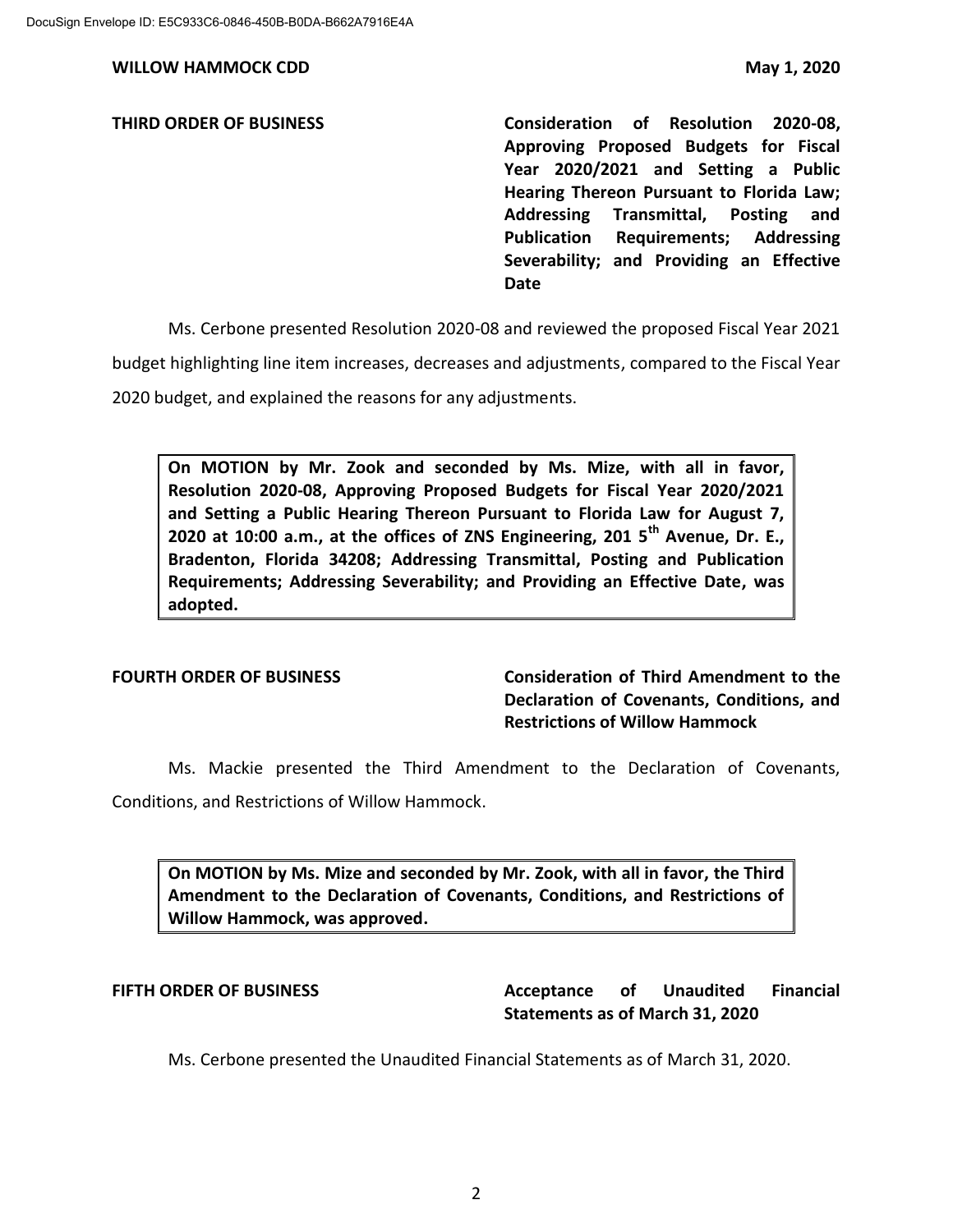**On MOTION by Mr. Zook and seconded by Ms. Mize, with all in favor, the Unaudited Financial Statements as of March 31, 2020, were accepted.** 

**SIXTH ORDER OF BUSINESS Approval of March 6, 2020 Public Hearing and Regular Meeting Minutes**

Ms. Cerbone presented the March 6, 2020 Public Hearing and Regular Meeting Minutes.

**On MOTION by Mr. Zook and seconded by Ms. Mize, with all in favor, the March 6, 2020 Public Hearing and Regular Meeting Minutes, as presented, were approved.**

### **SEVENTH ORDER OF BUSINESS Staff Reports**

### **A. District Counsel:** *Hopping Green & Sams, PA*

There being no report, the next item followed.

**B. District Engineer:** *ZNS Engineering, L.C.*

There being no report, the next item followed.

**C. District Manager:** *Wrathell, Hunt and Associates, LLC*

Ms. Cerbone reported the following:

- **I. 257 Registered Voters in District as of April 15, 2020**
- **II. NEXT MEETING: June 5, 2020 at 10:00 a.m.**
	- o **QUORUM CHECK**

The next meeting, scheduled for June 5, 2020, would be canceled if not necessary.

# **EIGHTH ORDER OF BUSINESS Board Members' Comments/Requests**

Ms. Mize asked when Supervisors' seats would be up for election. Ms. Cerbone stated Seats 1, 2 and 5, currently held by Supervisors Snyder, Mundell and Lutz, respectively, would be up for election in 2022. Seats 2 and 4, currently held by Supervisors Zook and Mize, respectively, would be up for election in 2024. Discussion ensued regarding the appointment process in the event of resignations.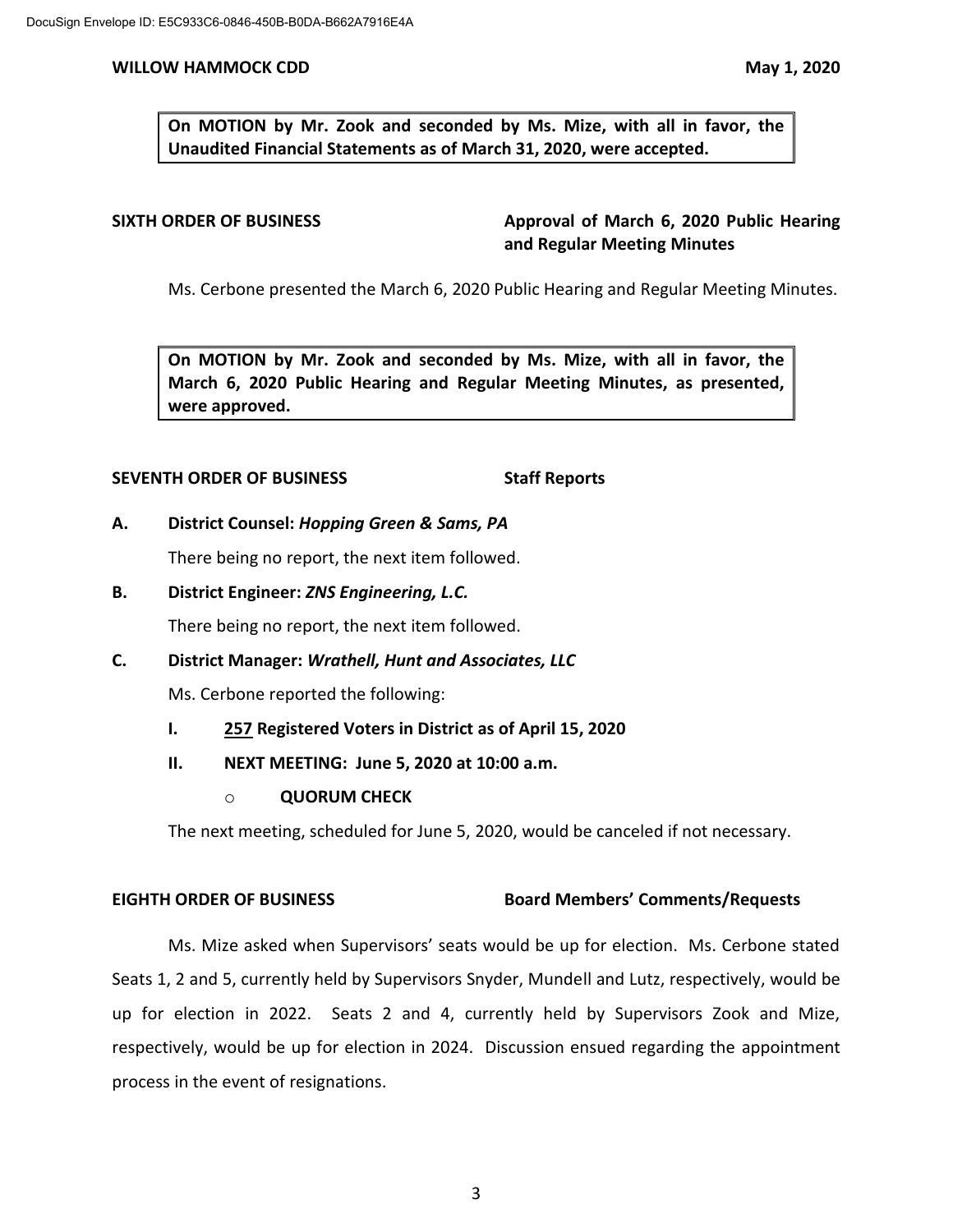# **NINTH ORDER OF BUSINESS** Public Comments

There being no public comments, the next item followed.

### **TENTH ORDER OF BUSINESS Adjournment**

There being nothing further to discuss, the meeting adjourned.

**On MOTION by Ms. Mize and seconded by Mr. Zook, with all in favor, the meeting adjourned at 11:06 a.m.** 

### [SIGNATURES APPEAR ON THE FOLLOWING PAGE]